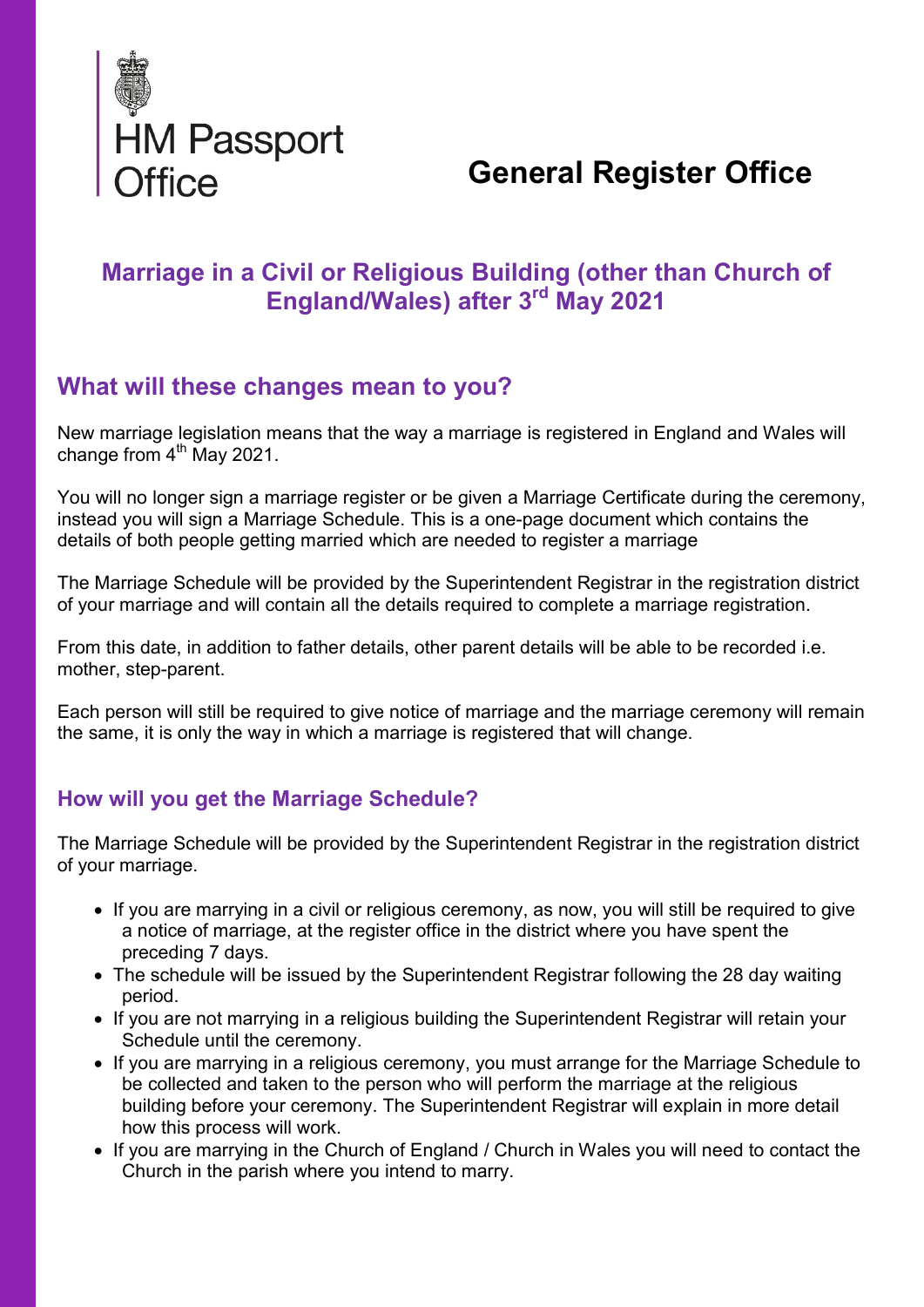# Information included on the Marriage Schedule

A Marriage Schedule will include the details of each person getting married: name and surname, date of birth, condition, address and occupation.

You can record your mother, father or parents' details on the Marriage schedule and in the marriage registration. There is now provision to include step parents.

You will be encouraged to provide this information when you give notice. However, if you didn't give these details at your notice appointment, you can provide the information either prior to or on the day of your marriage

## Signing the Marriage Schedule

After your marriage ceremony, you will be asked to check that the details contained in the Marriage Schedule are accurate, including spellings of names etc. Once checked you, your witnesses and the registration officers or relevant person from the religious building will sign the Marriage Schedule.

## How will your marriage registration be made?

If you marry in a civil ceremony the registration officer will keep the signed Marriage Schedule and add the details onto the electronic register at the register office.

If you marry in a religious ceremony, the relevant person from the religious building will return the completed, signed Marriage Schedule to the register office in the area where your marriage took place within 21 days of your marriage. Once the completed, signed Marriage Schedule is received at the register office the details will be entered onto the electronic marriage register within the following 7 days; only then will a marriage certificate be available.

### Why can't you sign a marriage register?

From  $4<sup>th</sup>$  May 2021 paper marriage registers will no longer be used; instead a central electronic registration system will become the legal register. The change in the law means that the details of your marriage will be recorded on a Marriage Schedule. It is from this document that your marriage registration will be created.

### When will you be able to obtain a Marriage Certificate?

A marriage certificate will only be issued after the details have been entered on to the electronic marriage register. This means that you will not be able to obtain a marriage certificate on the day of your marriage. This applies whether you marry in a civil ceremony or a religious ceremony. Your marriage details will be entered onto the electronic registration register within 7 days of your signed Marriage Schedule being received at the register office, in the area where you got married.

### How to obtain a marriage certificate.

Marriage certificates will be available from the register office in the area where your marriage took place.

To obtain a marriage certificate please contact